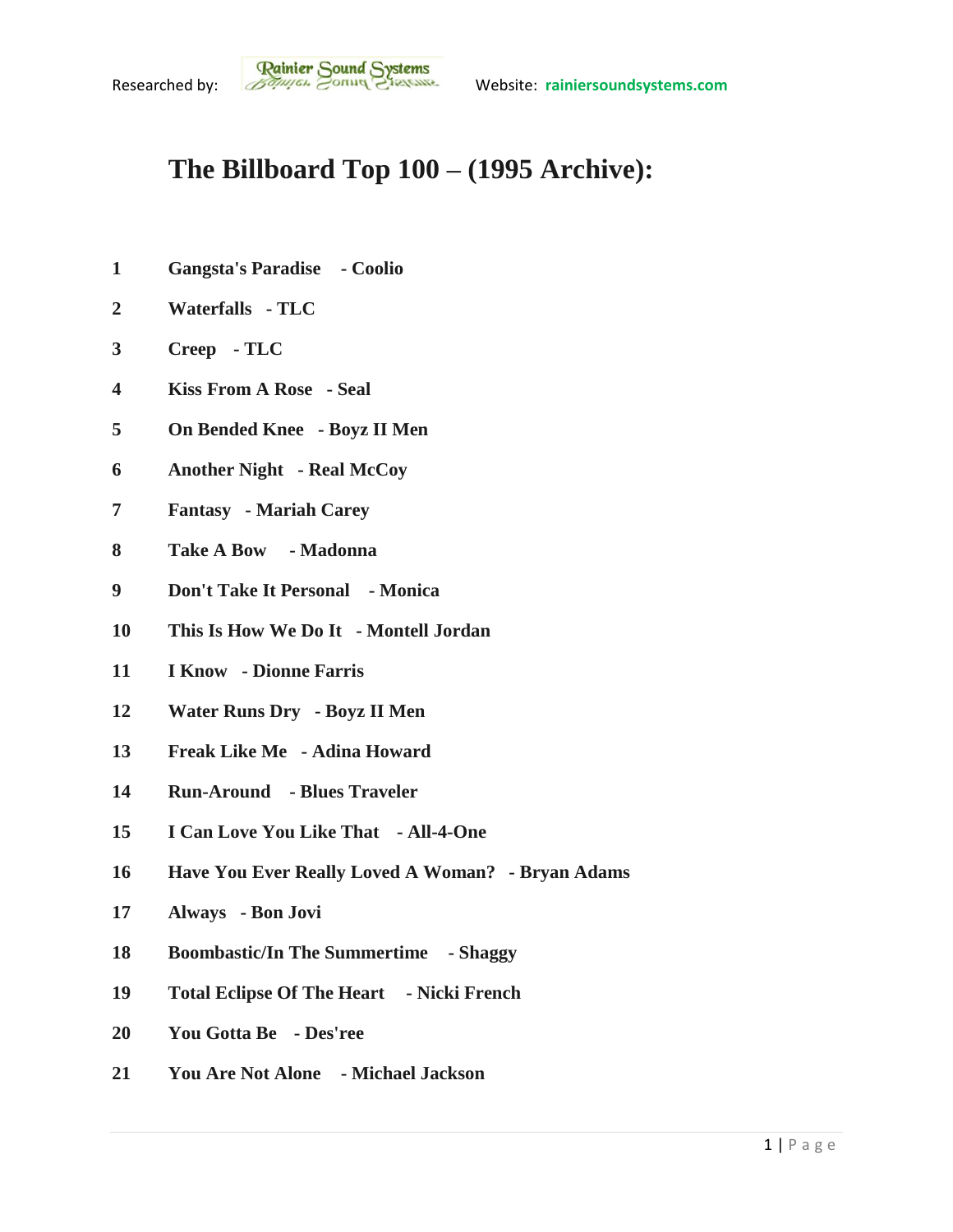

- **Hold My Hand - Hootie and The Blowfish**
- **One More Chance-Stay With Me - Notorious B.I.G.**
- **Here Comes The Hotstepper - Ini Kamoze**
- **Candy Rain - Soul For Real**
- **Let Her - w Hootie and The Blowfish**
- **I Believe - Blessid Union Of Souls**
- **Red Light Special - TLC**
- **Runaway - Janet Jackson**
- **Strong Enough - Sheryl Crow**
- **Colors Of The Wind - Vanessa Williams**
- **Someone To Love - Jon B.**
- **Only Wanna Be With You - Hootie and The Blowfish**
- **If You Love Me - Brownstone**
- **In The House Of Stone And Light - Martin Page**
- **I Got 5 On It - Luniz**
- **Baby - Brandy**
- **Run Away - Real McCoy**
- **As I Lay Me Down - Sophie B. Hawkins**
- **He's Mine - Mokenstef**
- **December - Collective Soul**
- **I'll Be There For You - Method Man-Mary J. Blige**
- **Shy Guy - Diana King**
- **I'm The Only One - Melissa Etheridge**
- **Every Little Thing I Do - Soul For Real**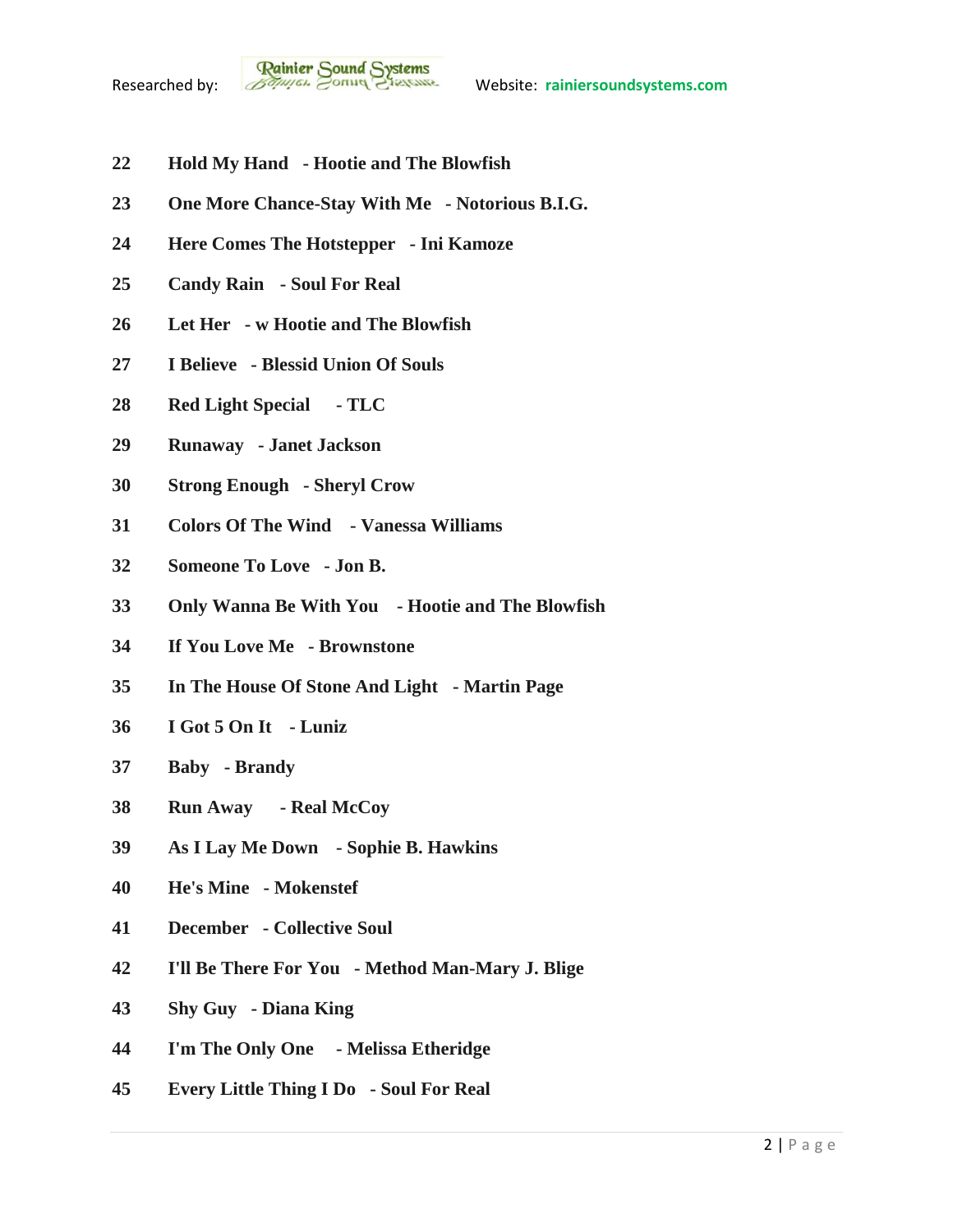- **Before I Let You Go - BLACKstreet**
- **Big Poppa/Warning - Notorious B.I.G.**
- **Sukiyaki - 4 P.M.**
- **I Wanna Be Down - Brandy**
- **I'll Make Love To You - Boyz II Men**
- **Dear Mama/Old School - 2Pac**
- **Hold On - Jamie Walters**
- **Keep Their Heads Ringin' - Dr. Dre**
- **The Rhythm Of The Night - Corona**
- **Roll To Me - Del Amitri**
- **Scream/Childhood - Michael Jackson and Janet Jackson**
- **Freek'n You - Jodeci**
- **I Wish - Skee-lo**
- **Believe - Elton John**
- **Carnival - Natalie Merchant**
- **You Don't Know How It Feels - Tom Petty**
- **Back For Good - Take That**
- **Tootsee Roll - 69 Boyz**
- **You Want This-70's Love Groove - Janet Jackson**
- **Tell Me - Groove Theory**
- **Can't You See - Total**
- **All I Wanna Do - Sheryl Crow**
- **This Lil' Game We Play - Subway**
- **Come And Get Your Love - Real McCoy**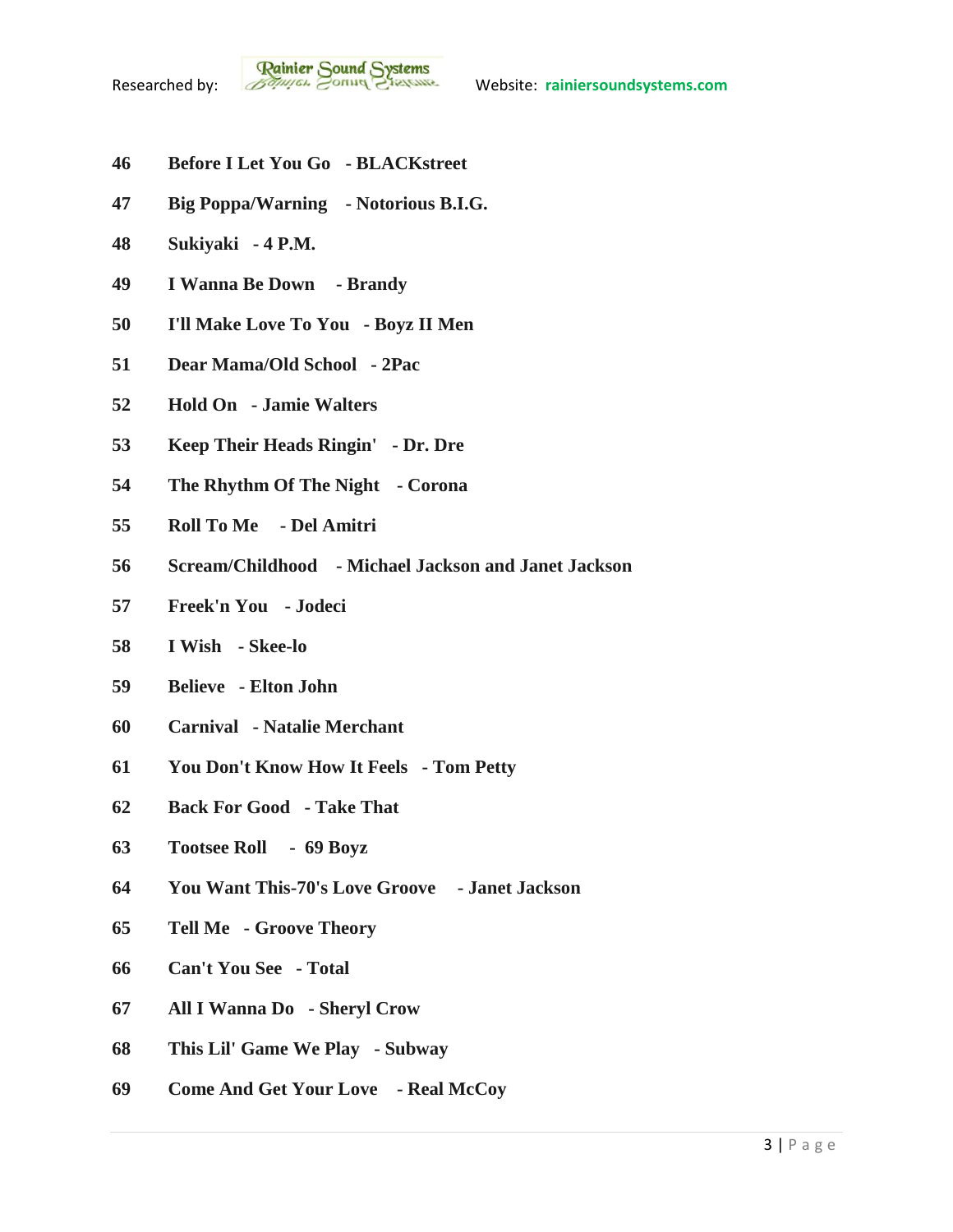- **This Ain't A Love Song - Bon Jovi**
- **Secret - Madonna**
- **Player's Anthem - Junior M.A.F.I.A.**
- **Feel Me Flow - Naughty By Nature**
- **Every Day Of The Week - Jade**
- **The Sweetest Days - Vanessa Williams**
- **Short Dick Man - 20 Fingers Featuring Gillette**
- **Brokenhearted - Brandy**
- **No More "I Love You's" - Annie Lennox**
- **You Used To Love Me - Faith Evans**
- **Constantly - Immature**
- **Hold Me - Thrill Me**
- **10% Pure Love - Crystal Waters**
- **Ask Of You - Raphael Saadiq**
- **Sugar Hill - Az**
- **Good Better Than - Ezra**
- **Brown Sugar - D'angelo**
- **Turn The Beat Around - Gloria Estefan**
- **'Til You Do Me Right - After 7**
- **1st Of Tha Month - Bone Thugs-N-Harmony**
- **Like The Way I Do If I Wanted To - Melissa Etheridge**
- **I Live My Life For You - Firehouse**
- **Dream About You-Funky Melody - Stevie B**
- **Cotton Eye Joe - Rednex**